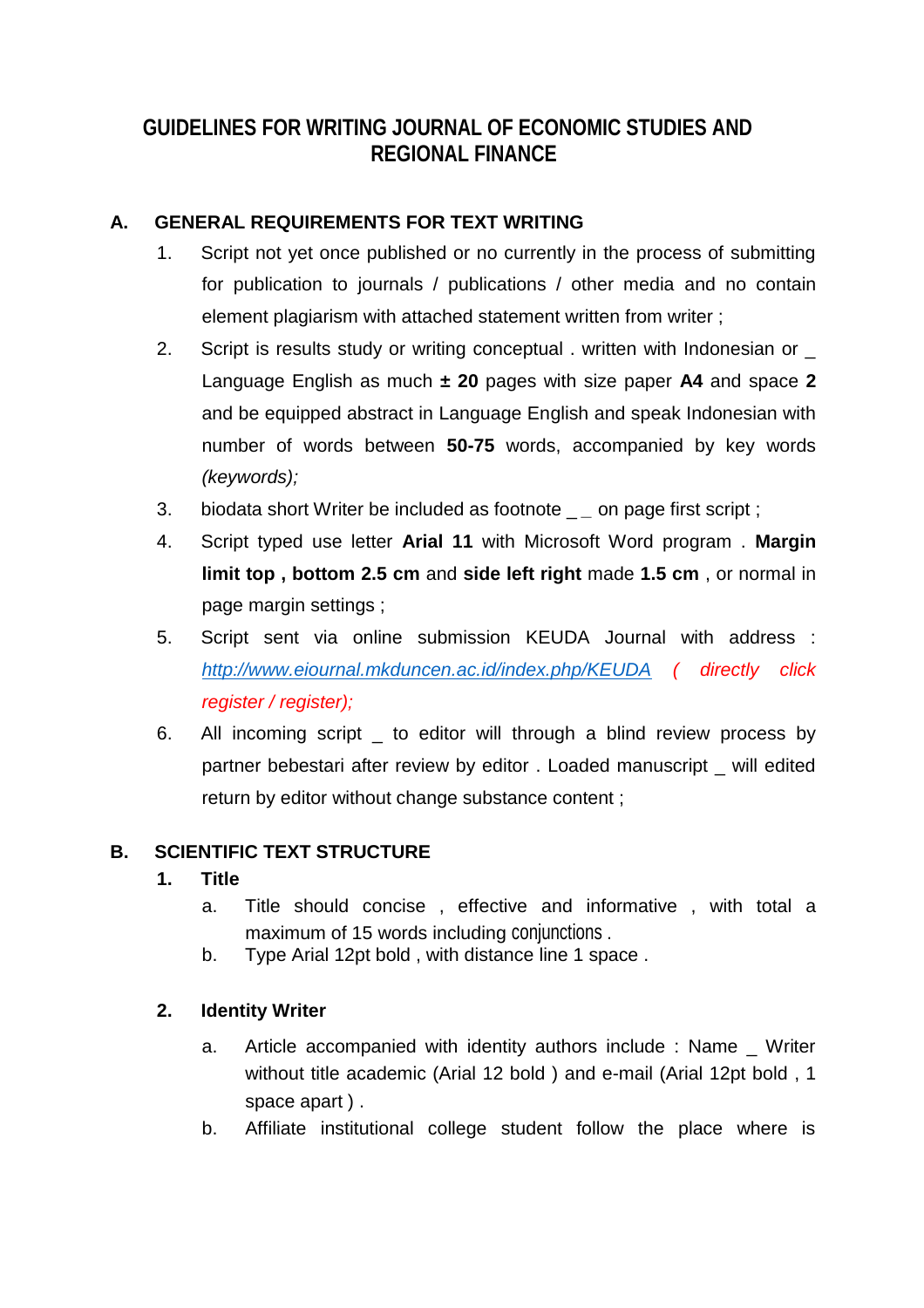concerned study .

c. Name Writer and order author ( if more from one author ) must already agreed all writer , usually based on big contribution and participation in implementation study and writing reports , and all Writer responsible answer on contents article .

# **3. Abstract**

- a. Abstract written by concise and factual , includes destination research , method research , results and conclusion .
- b. Abstract written in language English and Indonesian , long abstract range between 100-200 words in one paragraph , Arial 11pt italic / italic .

# **4. Keywords \_**

- a. Keywords \_ consist over 3-5 words and or word group .
- b. Words are *typed* in italics between keywords \_ separated by point comma (;), 10 pt Arial, justify, bold

# **5. preliminary**

- a. **INTRODUCTION** written letter large , 1 space distance and bolded .
- b. preliminary should contain background behind problem ; hypothesis ( if exists ), goal and method research ; generally article no too extensive , about 3 pages **2** space ;

### **6. Base Theory and Development Hypothesis**

a. Base Theory written with Arial, 11pt and fonts distance 2 spaces .

### **7. Method Study**

**.**

a. **Method Study written with Arial, 11pt and fonts distance 2 spaces** 

### **8. Results Study and Discussion**

- a. **RESEARCH RESULTS AND DISCUSSION** written letter big , distance **1** 1/2 spaces **\_** \_ and bolded .
- b. Serving in results and discussion written by system , only results of related data/ information with destination research ; simplify table and use table open , and picture map more focused on the object under study as well as do not too big size the file as well as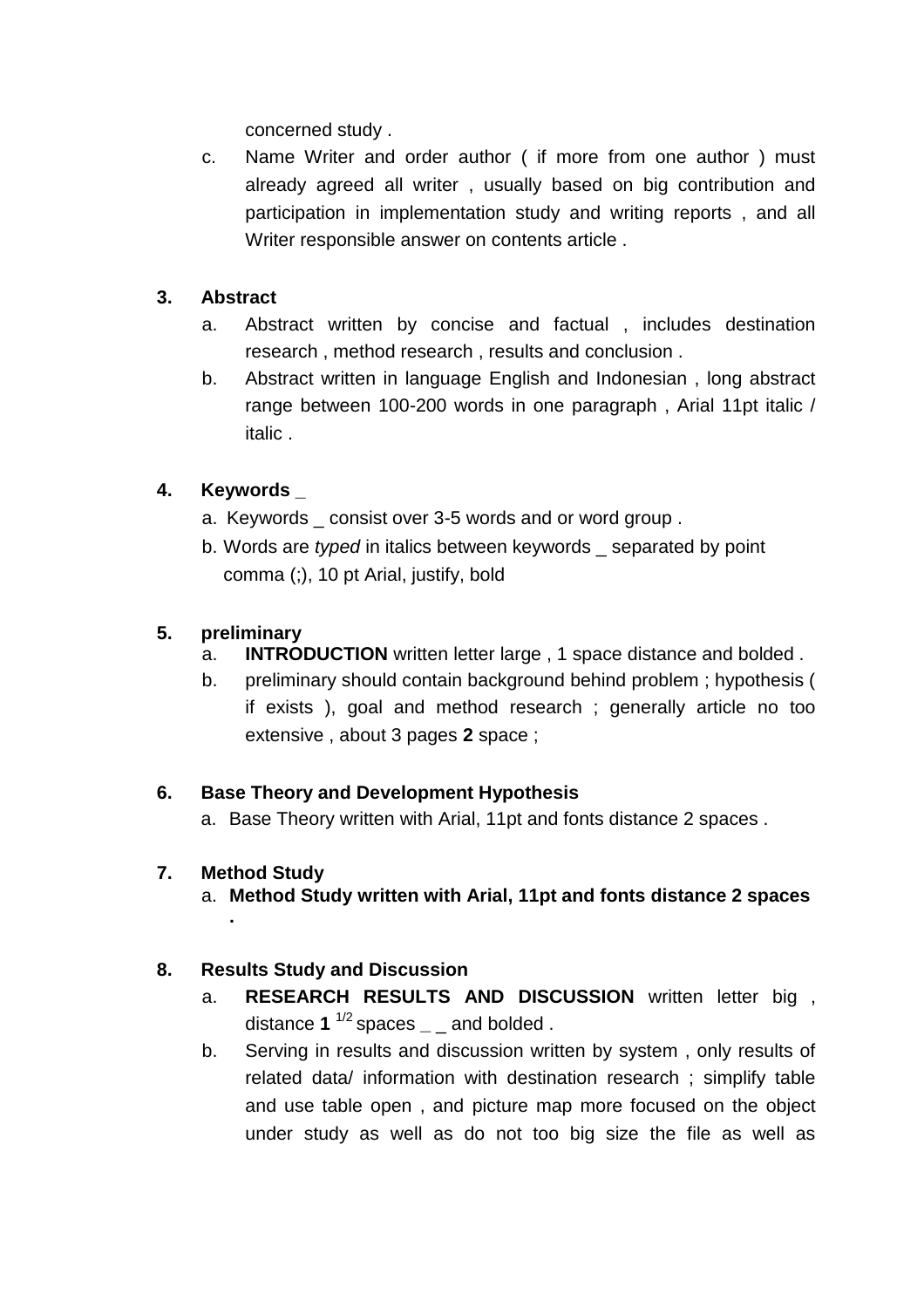complicated ( attempted ) in JPG format); table and picture given number massage .

- c. Use subtitle in discussion in accordance with necessity discussion .
- d. Technique quote source reference use footnote , using system citation *Chicago Manual of Style 16th edition (full note, no ibid)* Arial 10 font, read more see example in terms technical writing footnote .

# **9. Conclusion**

- a. **CONCLUSION** written letter large , 1 space distance and bolded .
- b. Conclusion should is answer on question research , and disclosed no in sentence statistics .

# **10. Saying accept Love**

- a. When there is **THANK YOU** , written letter big , distance **1** 1/2 spaces **\_** \_ and bold
- b. Containing saying thank you to institution giver funds , and or individuals who have help in implementation study and writing article

# **11. list References**

.

- a. **REFERENCES** written in the middle with letter large , 1 space distance and bold
- b. Listed literature \_ in list References only load referenced sources \_ or quoted in article .
- c. Source referred reference \_ in article , should refer to from wrong one or a number of article journal scientific .
- d. Article should refer to or quote wrong one or a number of article KEUDA Journal .
- e. Technique writing list library , using system citation *Chicago*

*Manual of Style 16 th edition (full note, no ibid) Arial 11 font.* More can seen on provision technical writing list library .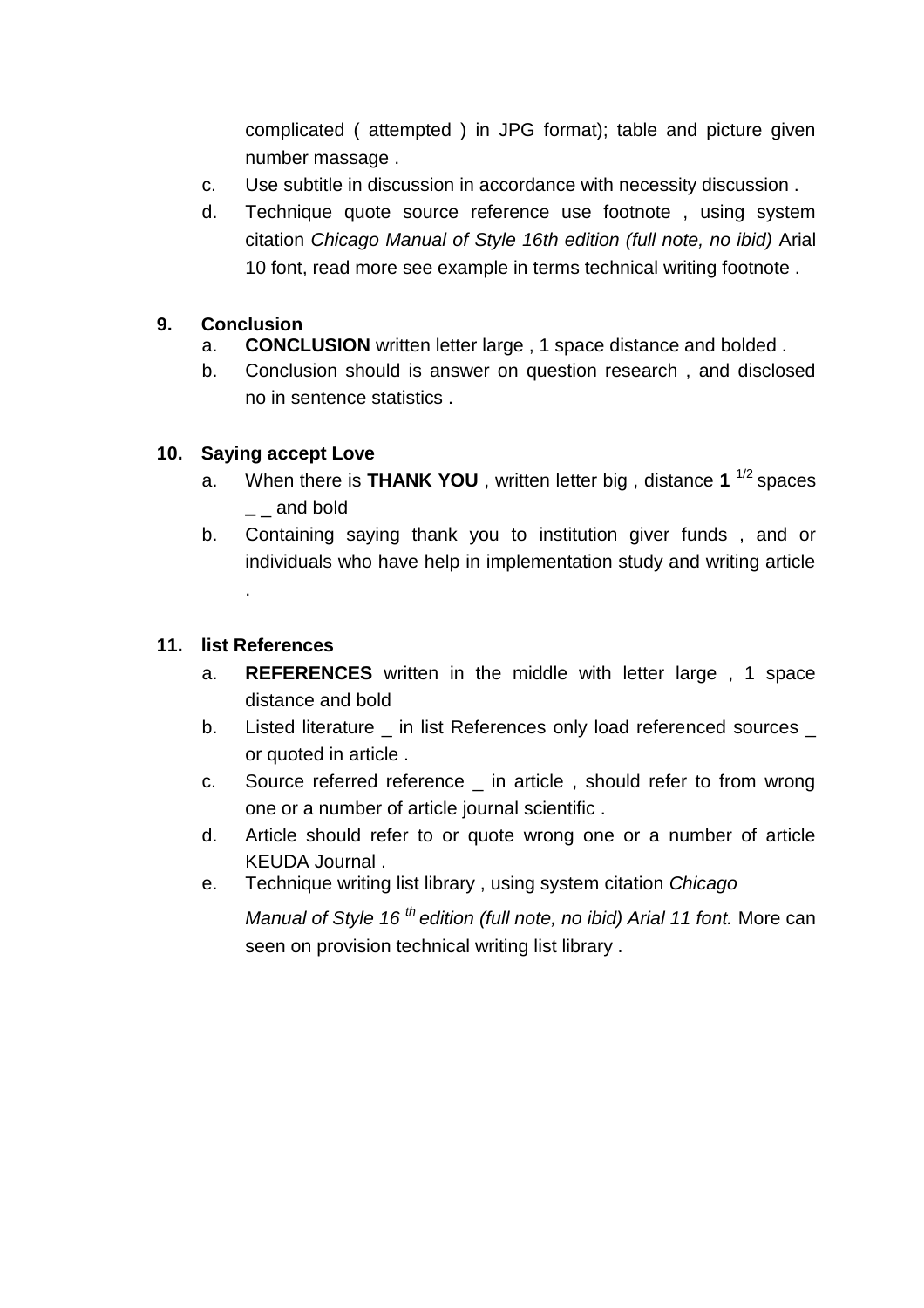### **C. TECHNICAL CONDITIONS FOR WRITING TEXT**

### **1. Writing Quote**

- a. Quote reference in discussion should no too long .
- b. Quote live not enough from five line written between sign quote complete unite in paragraph and italicized (italic).
- c. Quote live five line or more written in paragraph alone without sign quote . Position writing indent straight \_ with line beginning paragraph.
- d. Quote no live that is quote a abstracted text \_ and written in sentence alone , written as part from paragraph without sign quote / mark pick .
- e. Quote results study or other people 's opinion , better use quote no directly ( using sentence alone , no exact sentence \_ same ).
- f. Annotation ( description short ) is written between two brackets big [...] direct after expression or given sentence \_ annotation . Annotations that exceed one line written as footnote .

# **2. Writing Quote Footnotes and \_ list References Technique writing footnote** , using **\_** system citation *Chicago*

*Manual of Style 16 th edition (full note, no ibid) font Times New Roman 10,*  written by in order : Name author [ without rank and title ], Title book typed in italics, prints /edition [ if exists ], volume /series [ if there ] ( place / city Publisher : Name publisher , Year published ), number page .

# **Technique writing list library** , using system citation *Chicago*

*Manual of Style 16 th edition (full note, no ibid) font Times New Roman 12,*  written by in order : Name Writer written name behind more first , followed name front and name middle ( or initials ). Title book ( typed in italics). Prints / Editions. Volume / Series ( if there is ). Publishing city : Name publisher , Year publishing .

If literature written more from two people: Name Writer first written name behind more first , continue Writer second and next and name behind no need behind like Writer first . Written 1 space , consecutive by alphabetical without number . Writing list References no using et al., as replacement Writer second and next .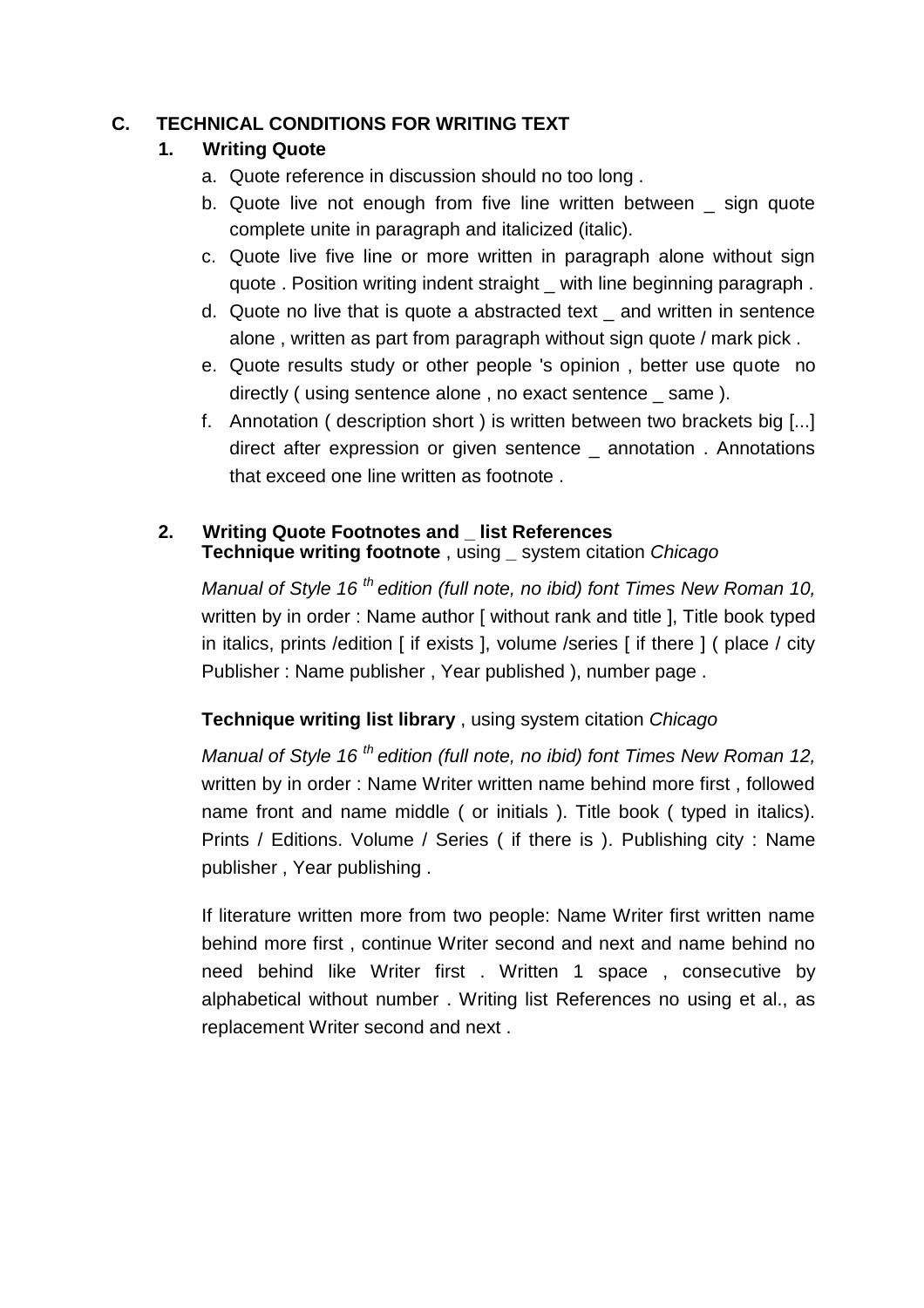**Under this a number of example footnote and \_ list References for various source quote :**

### **a. Quote from Book**

- 1) Source reference from one author . Example : ( Sugiyono , 2013) or Sartiwi Ramba (2010:12) or Ghozali , Imam (4-8);
- 2) Source reference from two author . Example ( Cengel & Boles 1994)... or shriek and Boles (1994)...
- 3) Source reference from three author . Example : (Reid, Parson, & Green, 2000). or Reid, Parson, & Green (2000)...
- 4) Source reference from four author . Example : ( Kusdewanti , Setiawan , Kamayanti , & Mulawarman , 2014). or Kusdewanti , Setiawan , Kamayanti , & Mulawarman (2014)...
- 5) Source reference more from four author . Example (Jull *et al.* 2008). or Jull *et al.* (2008:5)...
- 6) Quote same author \_ for a number of writing . Example : (Scott 2003, 2004), if on same year \_ Mulawarman (2007a, 2007b).
- 7) Two or more author . Examples (Dawkins 1996; Wilmott 2000).
- 8) Quote reference from the website. Example : Albanese (2009). Websites without date , example : Albanese ( nd ).
- 9) Four author /editor or more , in footnote included \_ only first author /editor followed by et al., in list References be included all writer /editor.
- 10) Book issue institutions / agencies / organizations that do not there is name the author .

Papua Provincial Government . 2004. *Regional Regulation of Papua Province Number 2 of 2004 concerning Autonomy Fund Sharing Special ;*

Government Republic of Indonesia. 2001. *Act Number 21 of 2001 concerning Autonomy Special For Papua Province .*

### **b. Quote from Article**

In footnote : Name Writer article , " title article written between \_ sign pick duplicate " **Name journal italicized , Volume, Issue/ Number ( Year published ): Number quoted page , doi ( if \_ there )** . In list library : name behind author , Name front and middle . " Title articles ." **Name Journal ( italicized ) Volume, Number /Issue ( Year published ): Page Articles . Doi ( if there is )**